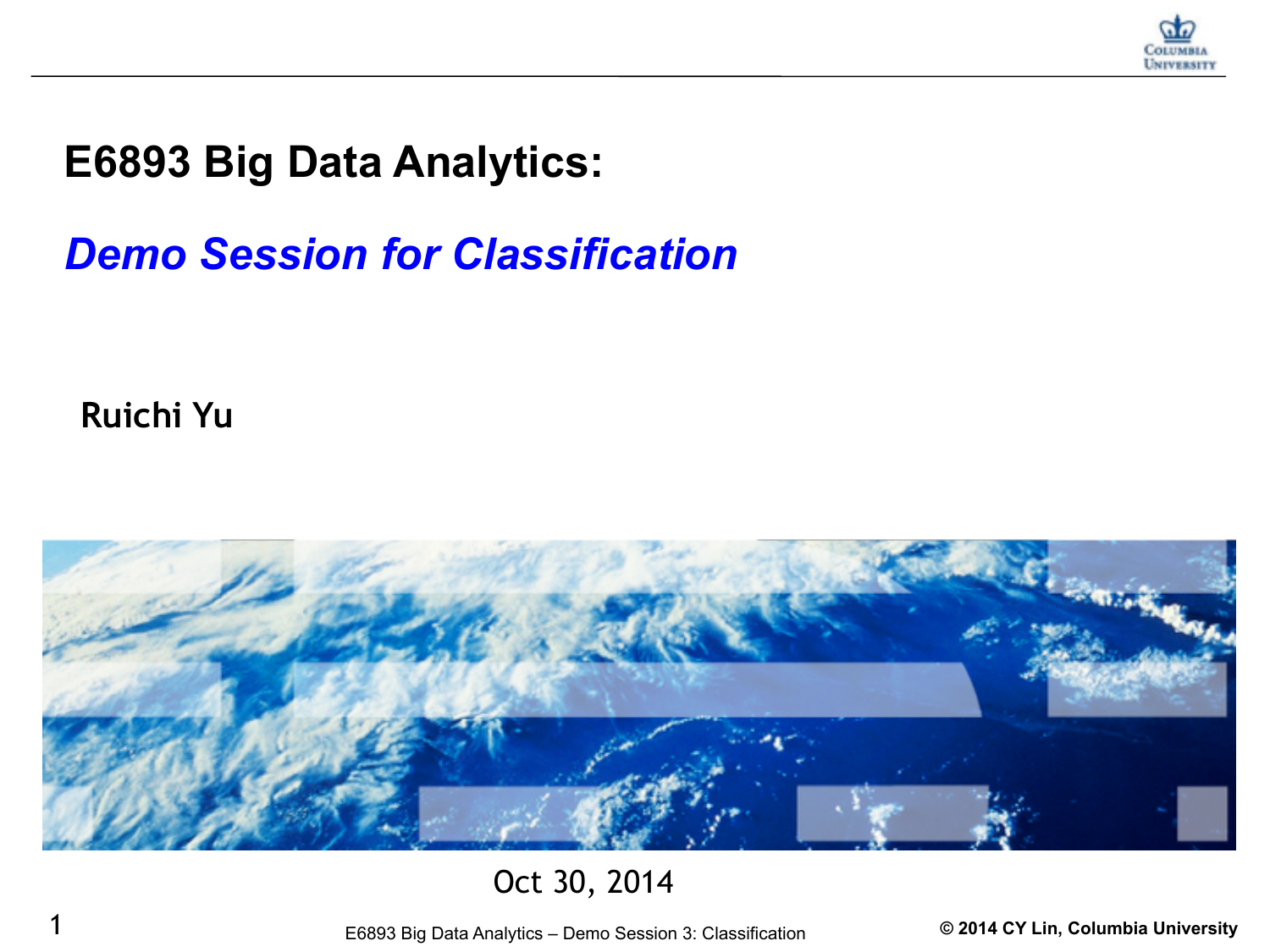

**Mahout Classification**

Mahout provides:

1. Naive Bayes

- 2. Hidden Markov Models
- 3. Logistic Regression
- 4. Random Forests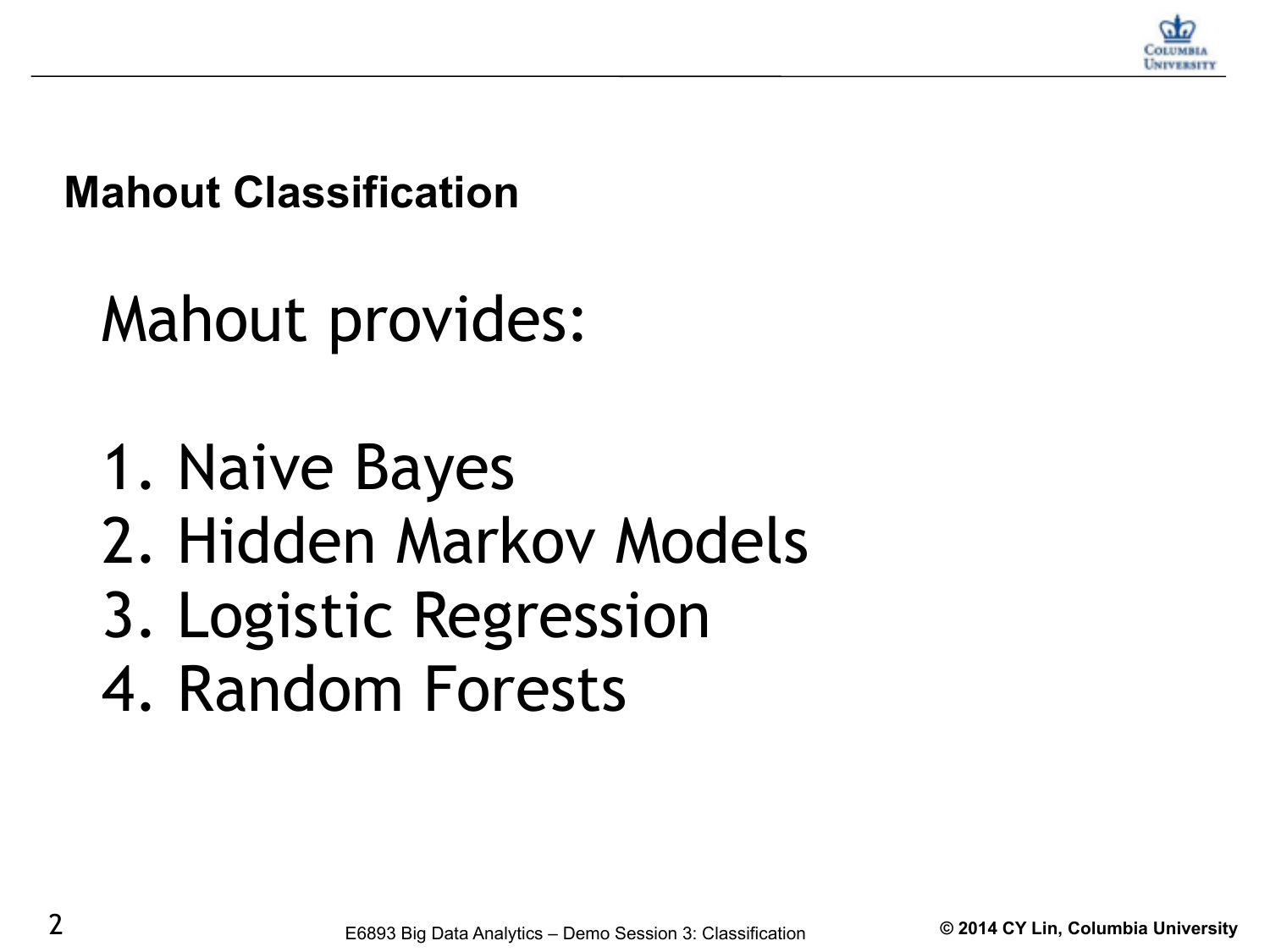

# Naive Bayes classification:

Naive Bayes classifiers are a family of simple probabilistic classifiers based on applying Bayes' theorem with strong (naive) independence assumptions between the features.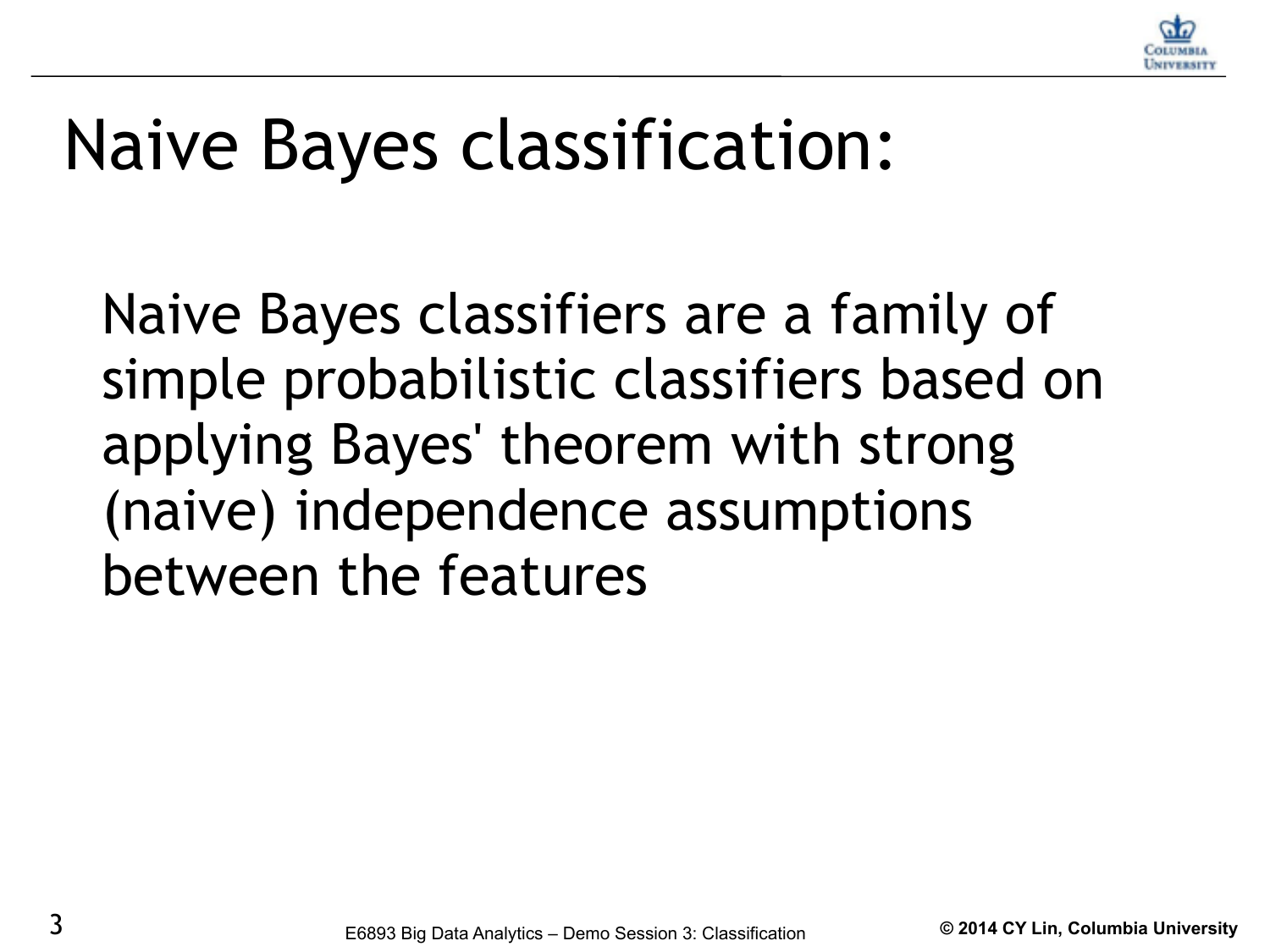

Naive Bayes classification example:

## Twenty Newsgroups Classification Example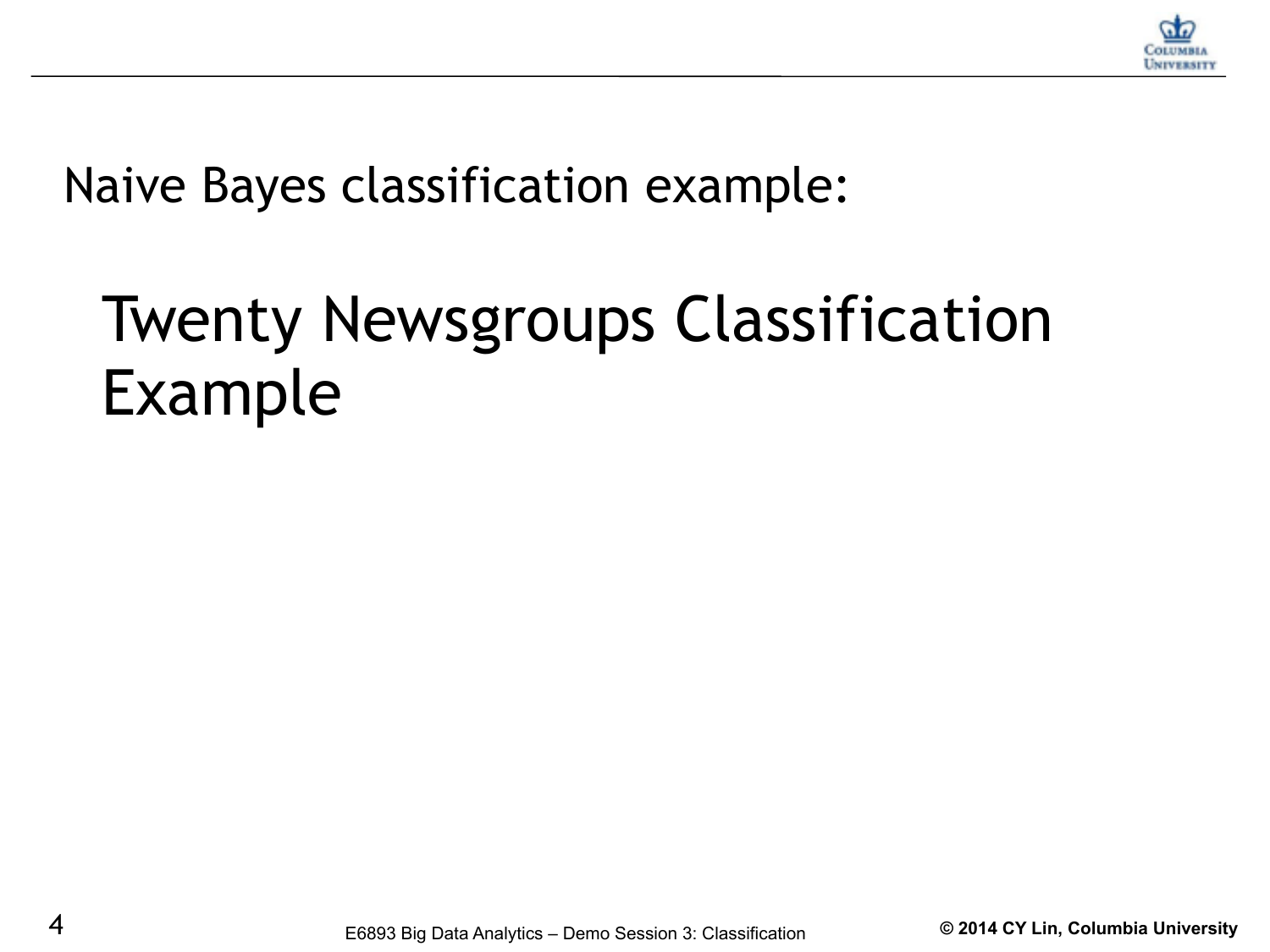

Naive Bayes classification example:

The 20 newsgroups dataset is a collection of approximately 20,000 newsgroup documents, evenly across 20 different newsgroups. Mahout CBayes classifier to create a model that would classify a new document into one of the 20 newsgroups.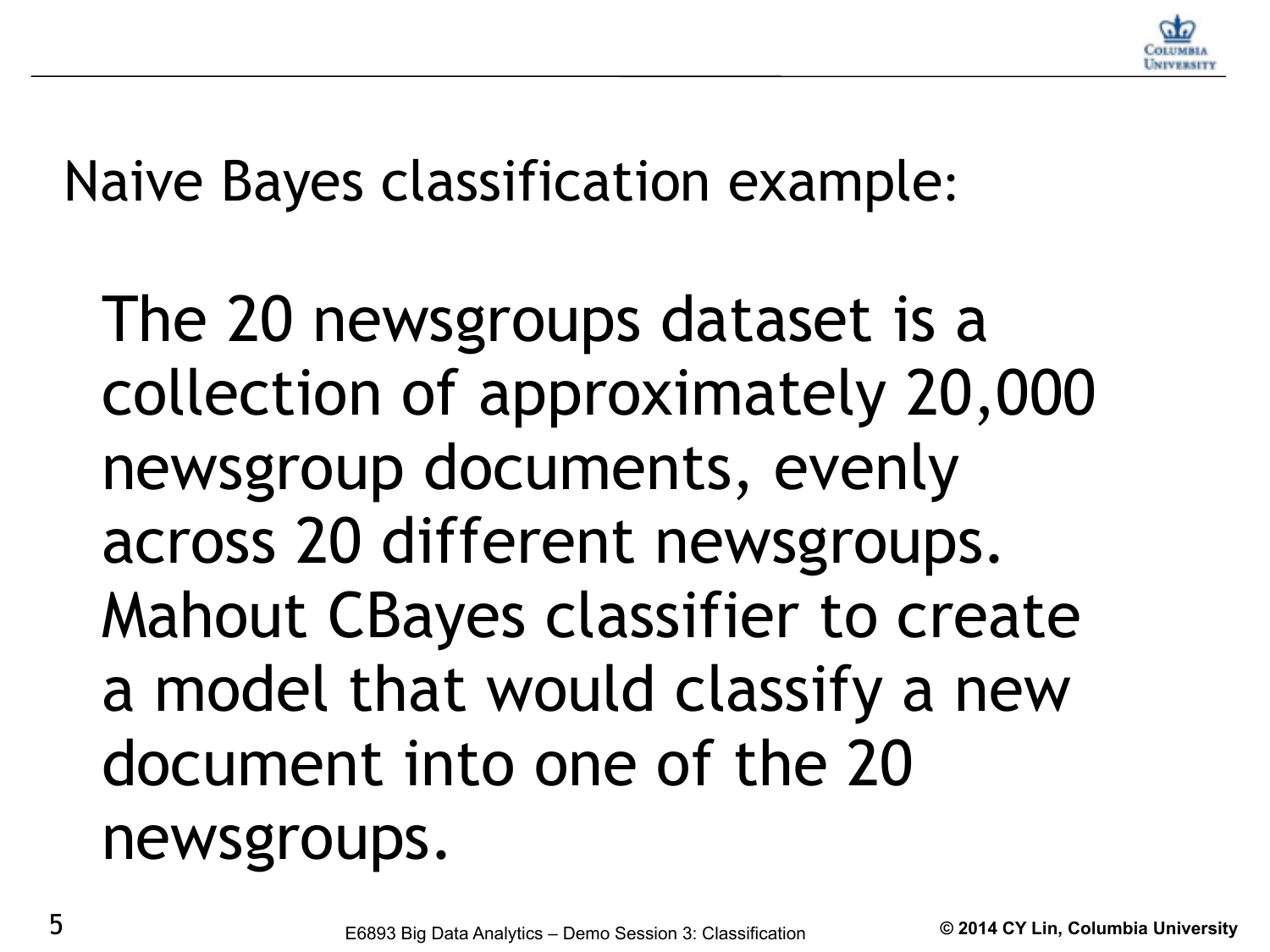

**Prerequisites:**

### Mahout Maven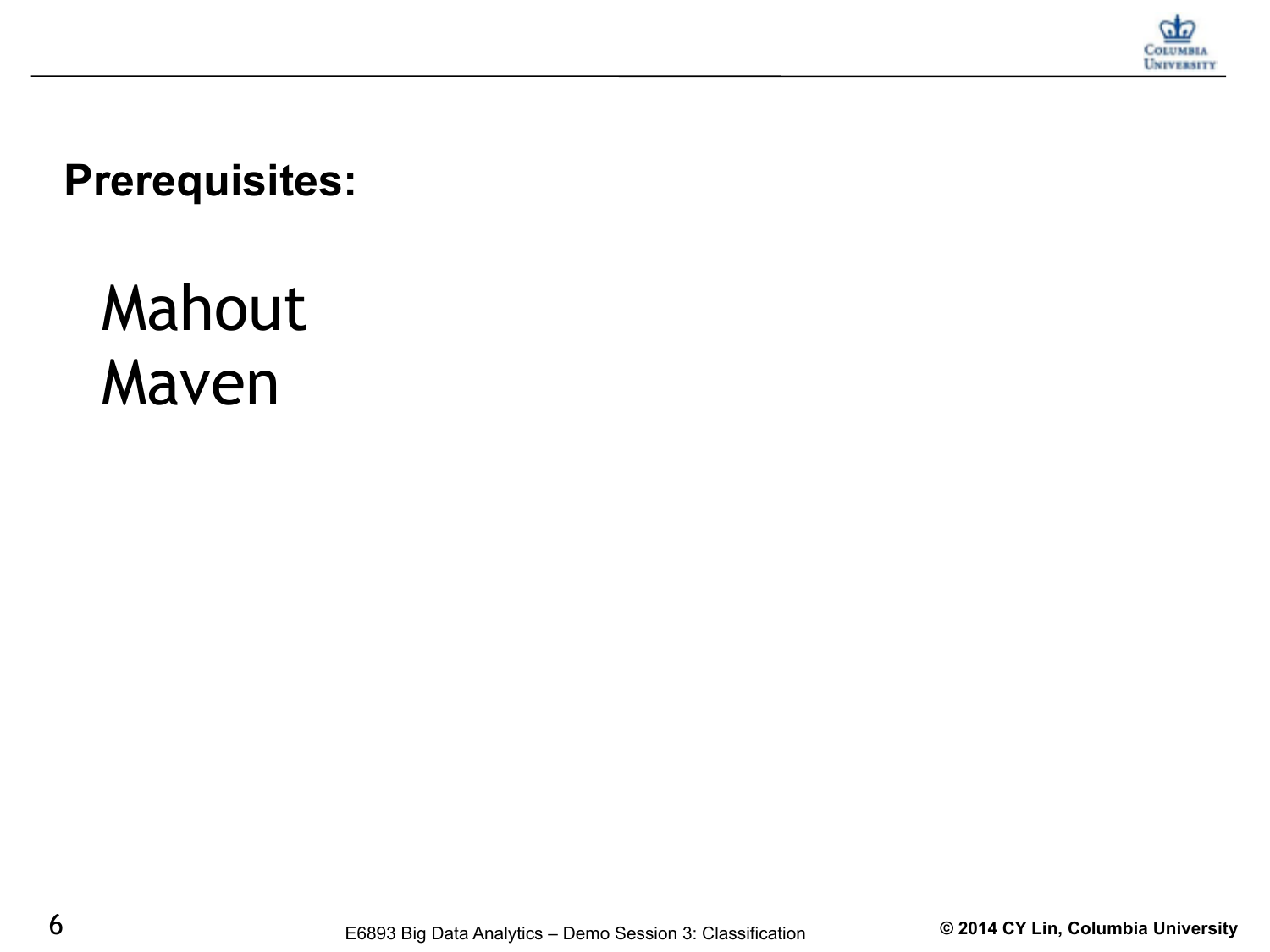

1. Download Mahout:

https://mahout.apache.org/general/downloads.html

2. Download Mahout-trunk: git clone git://git.apache.org/mahout.git mahout-trunk

3. For Maven users please include the following snippet in your pom under mahout-trunk forder:

<dependency>

 <groupId>org.apache.mahout</groupId> <artifactId>mahout-core</artifactId>

<version>\${mahout.version}</version>

</dependency>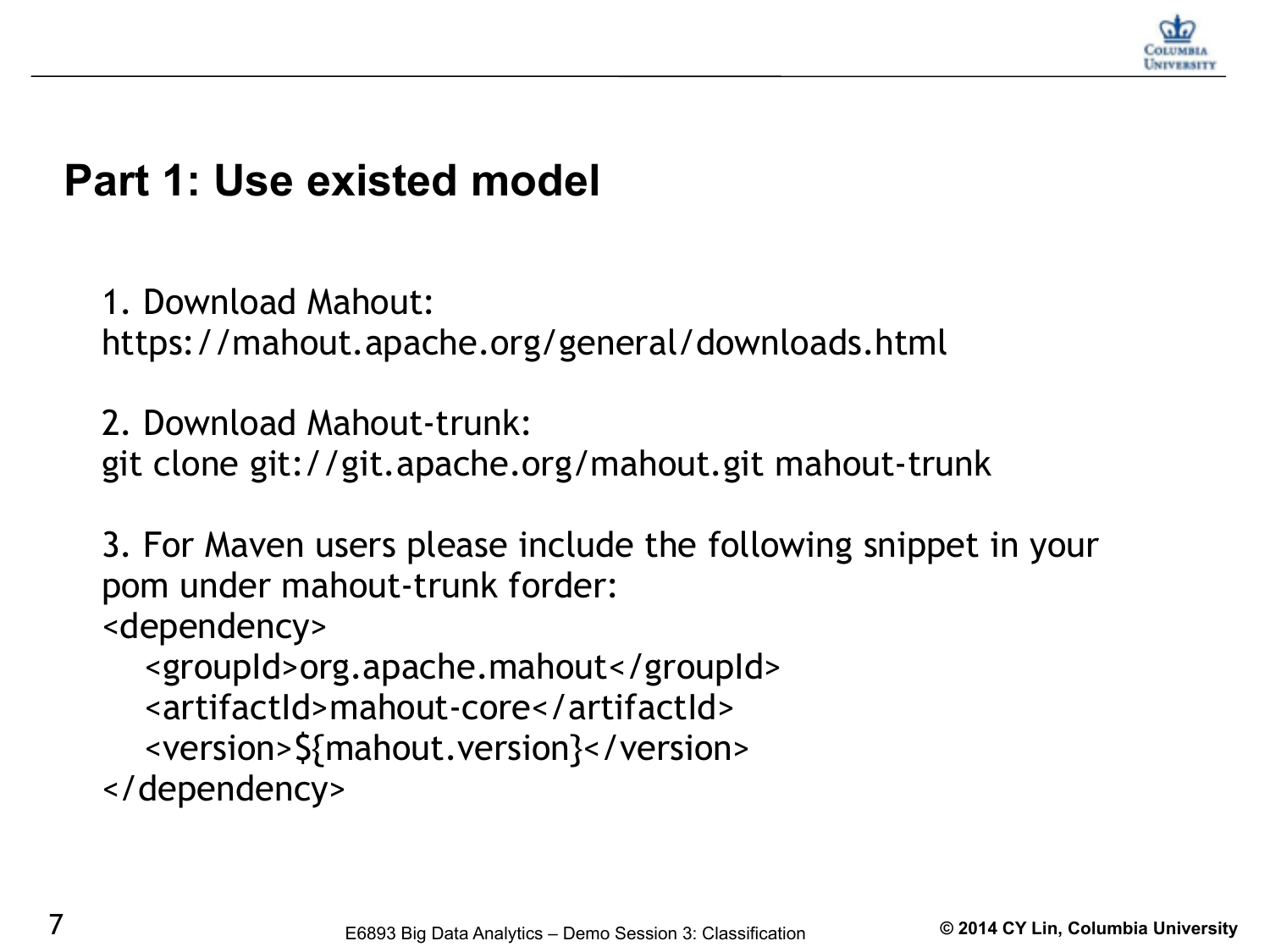

4. If running Hadoop in cluster mode, start the hadoop daemons by executing the following commands: \$ cd \$HADOOP\_HOME/bin \$ ./start-all.sh

Running locally: \$ export MAHOUT\_LOCAL=true

5. Before running, please make sure you have already set up javahome export JAVA\_HOME=/Library/Java/Home

6. In the trunk directory of Mahout, compile and install Mahout: \$ cd \$MAHOUT\_HOME \$ mvn -DskipTests clean install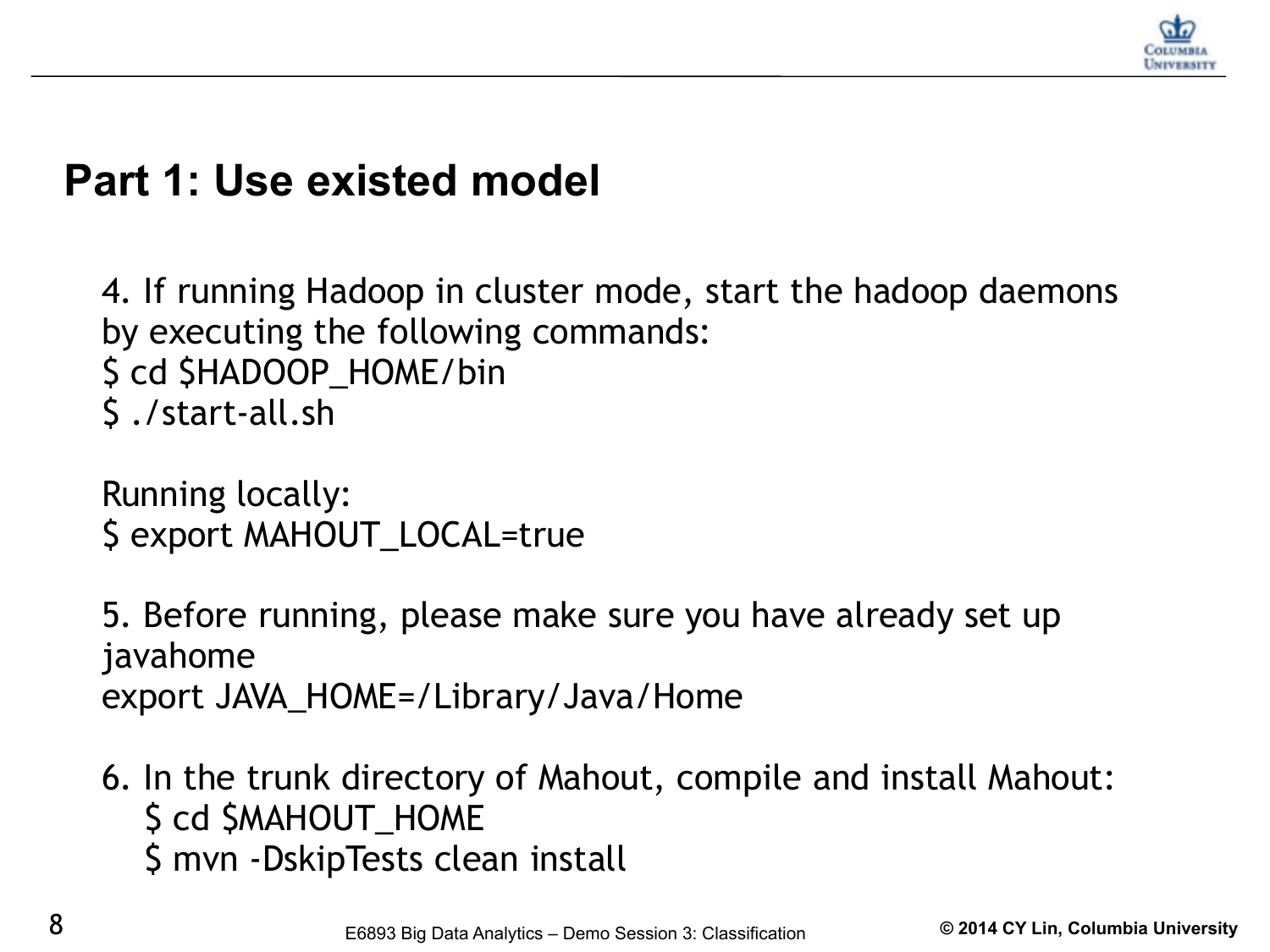

- 7. Run the 20 newsgroups example script by executing:
- \$ ./examples/bin/classify-20newsgroups.sh
- 8. Please select the algorithm you would like to use. Here we choose 1.
- Then you can see the results.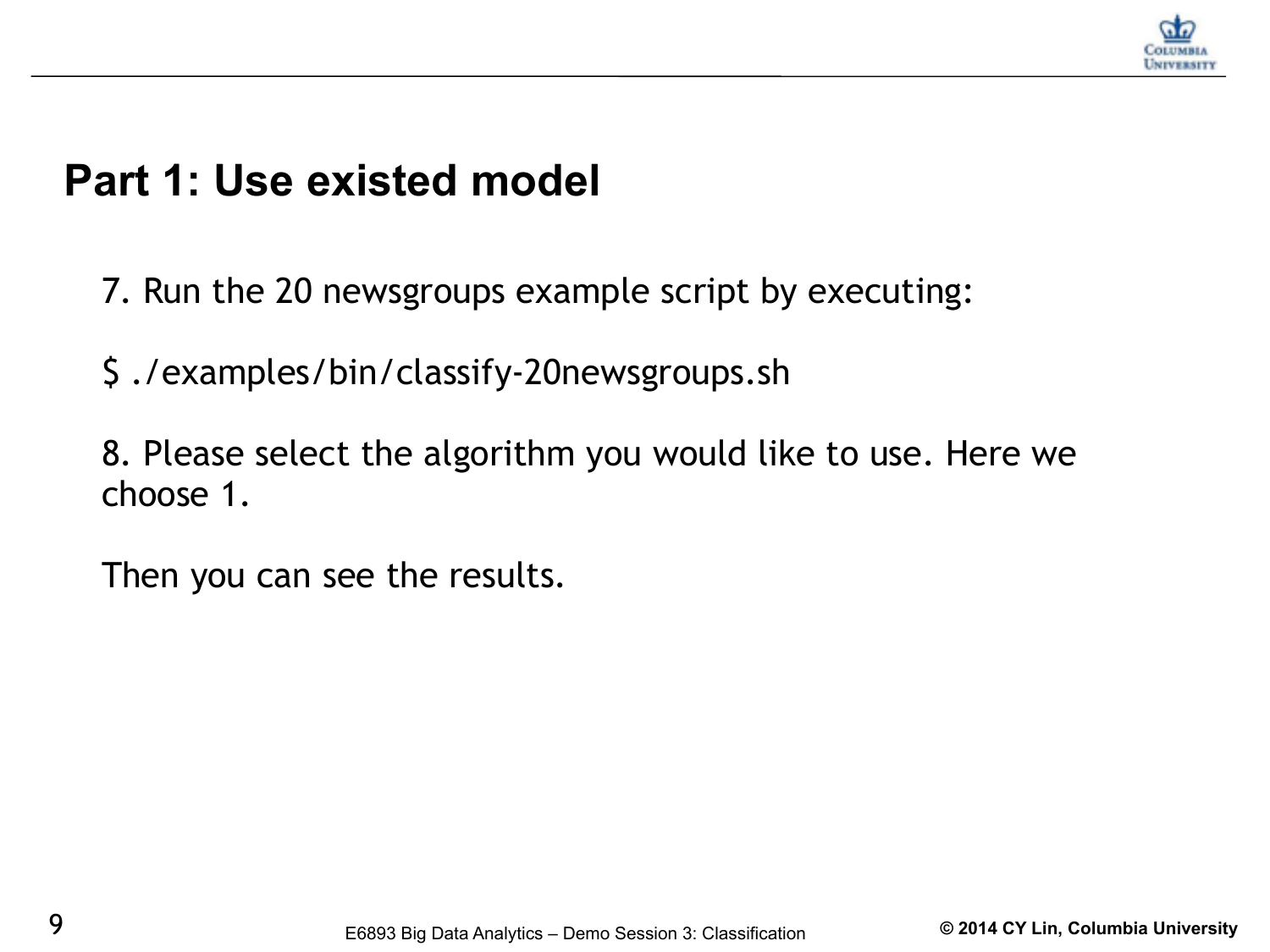

|    |                   | ø                  | 2                                | ø        | ø                |  | 413 |    |              |   |  | = rec.sport.baseball     |   |     |                          |
|----|-------------------|--------------------|----------------------------------|----------|------------------|--|-----|----|--------------|---|--|--------------------------|---|-----|--------------------------|
|    | ø                 | ø                  | ø                                | 1        | Ø                |  | ø   | 1  |              | ø |  | a                        |   | 394 |                          |
|    |                   | ø                  | Ø                                | ø        |                  |  | 400 |    | k            |   |  | = rec.sport.hockey       |   |     |                          |
|    | ø                 | 1                  |                                  | ø        | ø                |  |     | ø  |              | 0 |  | a                        |   | ø   |                          |
|    |                   |                    | 1                                | ø        | ø                |  | 417 |    |              |   |  | $=$ sci.crypt            |   |     |                          |
|    | 2                 | 4                  | Ø                                | 14       | 6                |  |     | 12 |              | 2 |  |                          |   | ø   |                          |
|    |                   | Ø                  | 2                                | 2        | 2                |  | 437 |    | $\mathsf{m}$ |   |  | = sci.electronics        |   |     |                          |
|    | 3                 | 1                  | 0                                | 0        | 1                |  | ø   | ø  |              | 3 |  | ø                        | ø | ø   |                          |
|    |                   | Ø                  | 1                                | 1        | ø                |  | 385 |    | n            |   |  | $=$ sci.med              |   |     |                          |
|    | ø                 | 1                  | ø                                | 1        | 2                |  |     | ø  |              | 1 |  | ø                        | 1 |     |                          |
|    |                   |                    | 2                                | 2        | 2                |  | 414 |    | o            |   |  | = sci.space              |   |     |                          |
|    | 3                 | ø                  | ø                                | 1        | 1                |  | ø   | ø  |              | 1 |  |                          | ø |     |                          |
|    | 7                 |                    | Ø                                | з        | ø                |  | 428 |    | D            |   |  | = soc.religion.christian |   |     |                          |
|    | ø                 | 1                  | ø                                | ø        | Ø                |  | ø   | ø  |              | ø |  | ø                        |   |     |                          |
|    |                   | 365                | ø                                | ø        | 0                |  | 369 |    | q            |   |  | = talk.politics.mideast  |   |     |                          |
|    | ø                 | ø                  | ø                                | ø        | Ø                |  |     | ø  |              | 0 |  |                          | ø | ø   |                          |
|    |                   | 2                  | 323                              | ø        | 5                |  | 334 |    | r            |   |  | = talk.politics.guns     |   |     |                          |
|    | 34                | 0                  | ø                                | 1        | Ø                |  | Ø   | ø  |              | 0 |  | a                        |   |     |                          |
|    |                   | 3                  | 2                                | 172      | 6                |  | 253 |    | s            |   |  | = talk.religion.misc     |   |     |                          |
|    | 1                 | ø                  | 1                                | ø        | Ø                |  | ø   | Й  |              | 1 |  | a                        | ø |     |                          |
|    |                   |                    | 11                               | 4        | 275              |  | 301 |    |              |   |  | = talk.politics.misc     |   |     |                          |
|    |                   |                    |                                  |          |                  |  |     |    |              |   |  |                          |   |     |                          |
|    |                   | Statistics         |                                  |          |                  |  |     |    |              |   |  |                          |   |     |                          |
|    | 0.8549<br>Kappa   |                    |                                  |          |                  |  |     |    |              |   |  |                          |   |     |                          |
|    | Accuracy          |                    |                                  |          | 88.9064%         |  |     |    |              |   |  |                          |   |     |                          |
|    |                   | Reliability        |                                  | 84.4083% |                  |  |     |    |              |   |  |                          |   |     |                          |
|    |                   |                    | Reliability (standard deviation) | 0.2217   |                  |  |     |    |              |   |  |                          |   |     |                          |
|    |                   | Weighted precision |                                  | 0.8891   |                  |  |     |    |              |   |  |                          |   |     |                          |
|    |                   |                    |                                  |          |                  |  |     |    |              |   |  |                          |   |     |                          |
|    | Weighted F1 score |                    |                                  |          |                  |  |     |    |              |   |  |                          |   |     | Lin, Columbia University |
| 10 |                   | Weighted recall    |                                  |          | 0.8891<br>0.8864 |  |     |    |              |   |  |                          |   |     |                          |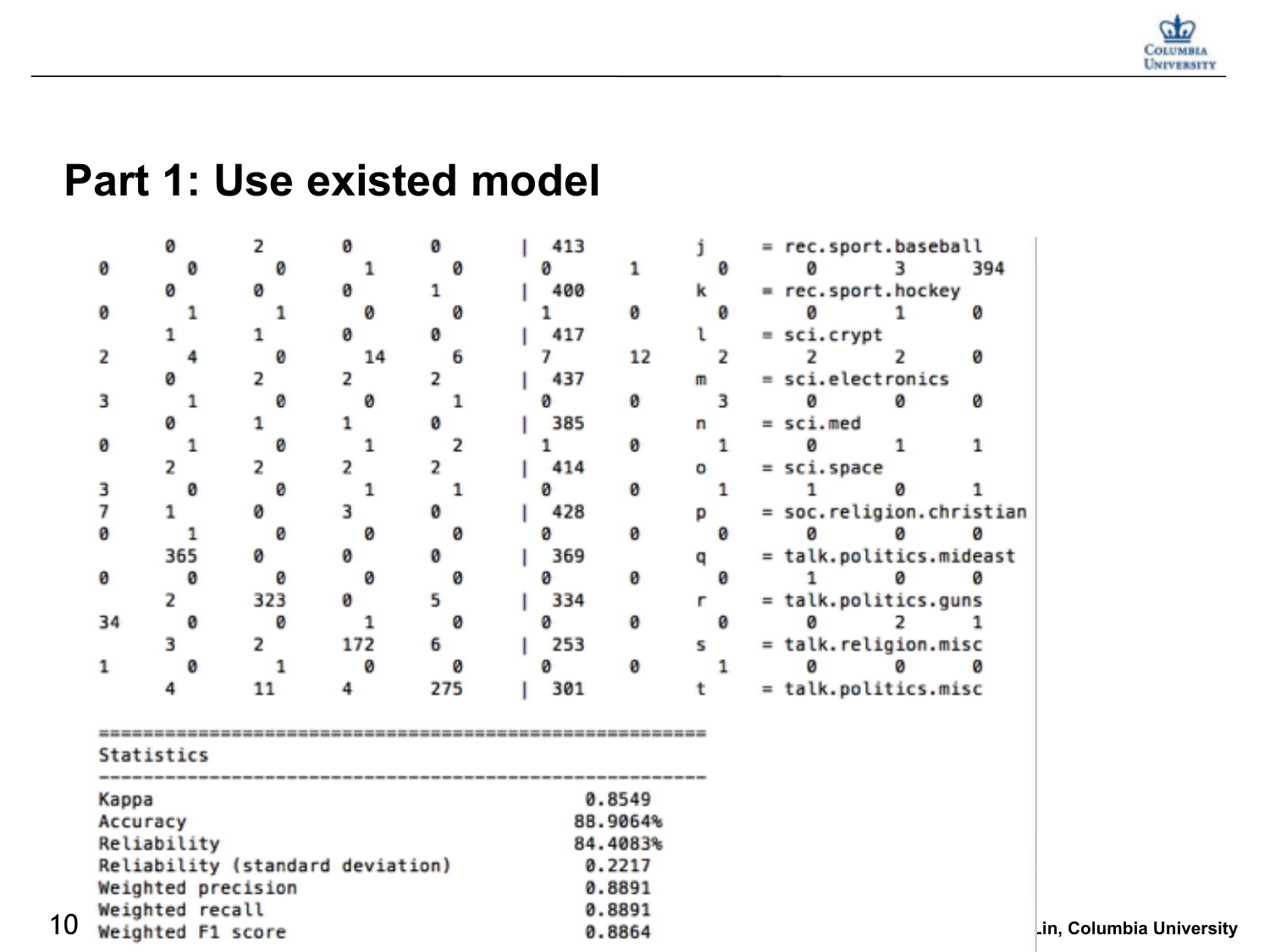

1. Set up your path:(very important)

export MAHOUT\_HOME=/Users/Rich/Documents/Courses/ Fall2014/BigData/mahout-distribution-0.9/mahout-trunk/bin

export MAHOUT\_CONF\_DIR=/Users/Rich/Documents/Courses/ Fall2014/BigData/mahout-distribution-0.9/mahout-trunk/src/ conf

2. Build your working directory

export WORK\_DIR=/Users/Rich/Documents/Courses/Fall2014/ BigData/mahout-distribution-0.9/WorkDir

mkdir -p \${WORK\_DIR}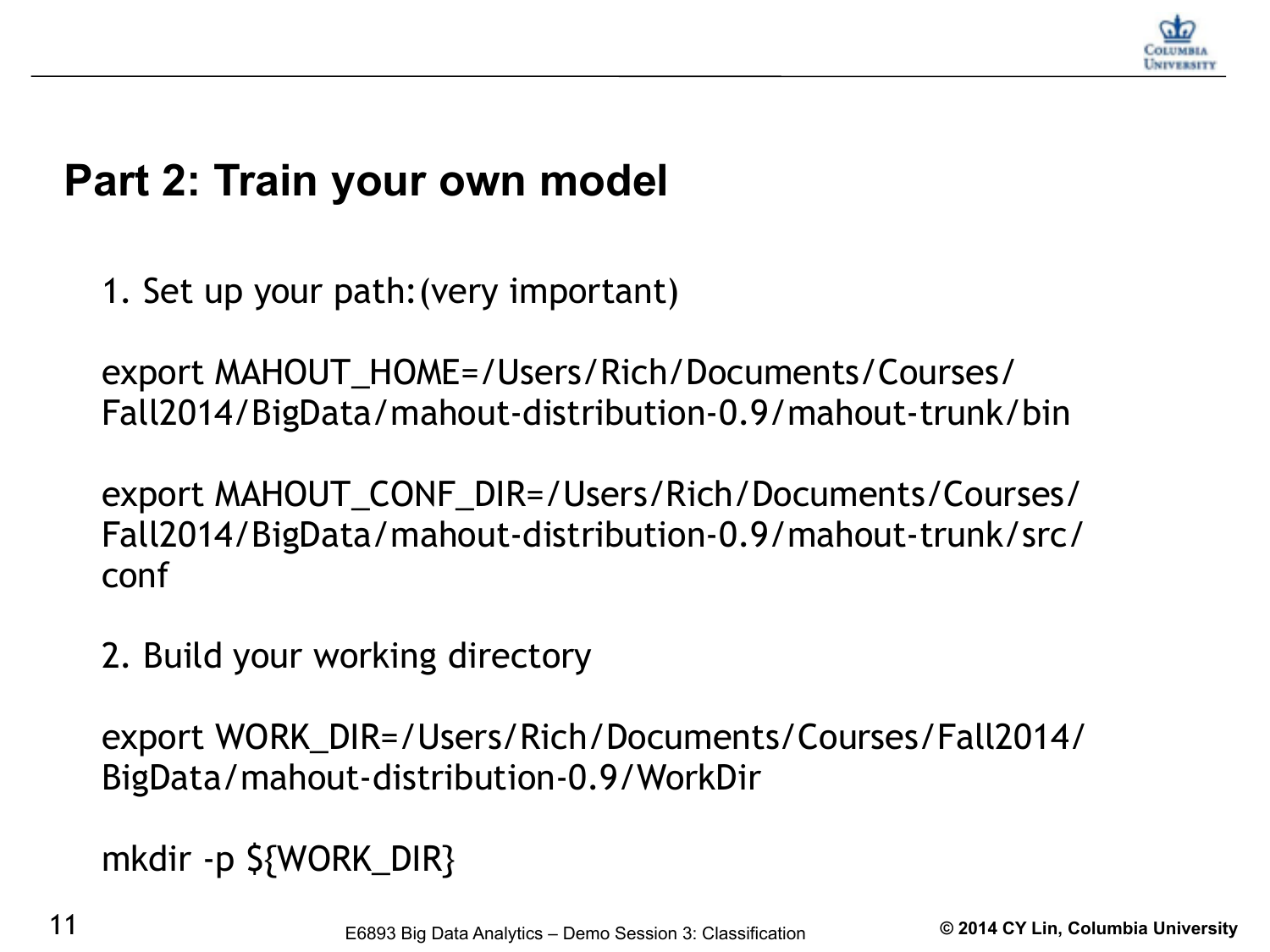

3. Download and extract the 20news-bydate.tar.gz from the 20newsgroups dataset to the working directory:

curl http://people.csail.mit.edu/jrennie/ 20Newsgroups/20news-bydate.tar.gz -o \$ {WORK\_DIR}/20news-bydate.tar.gz

\$ mkdir -p \${WORK\_DIR}/20news-bydate \$ cd \${WORK\_DIR}/20news-bydate && tar xzf ../ 20news-bydate.tar.gz && cd .. && cd .. \$ mkdir \${WORK\_DIR}/20news-all \$ cp -R \${WORK\_DIR}/20news-bydate/\*/\* \$ {WORK\_DIR}/20news-all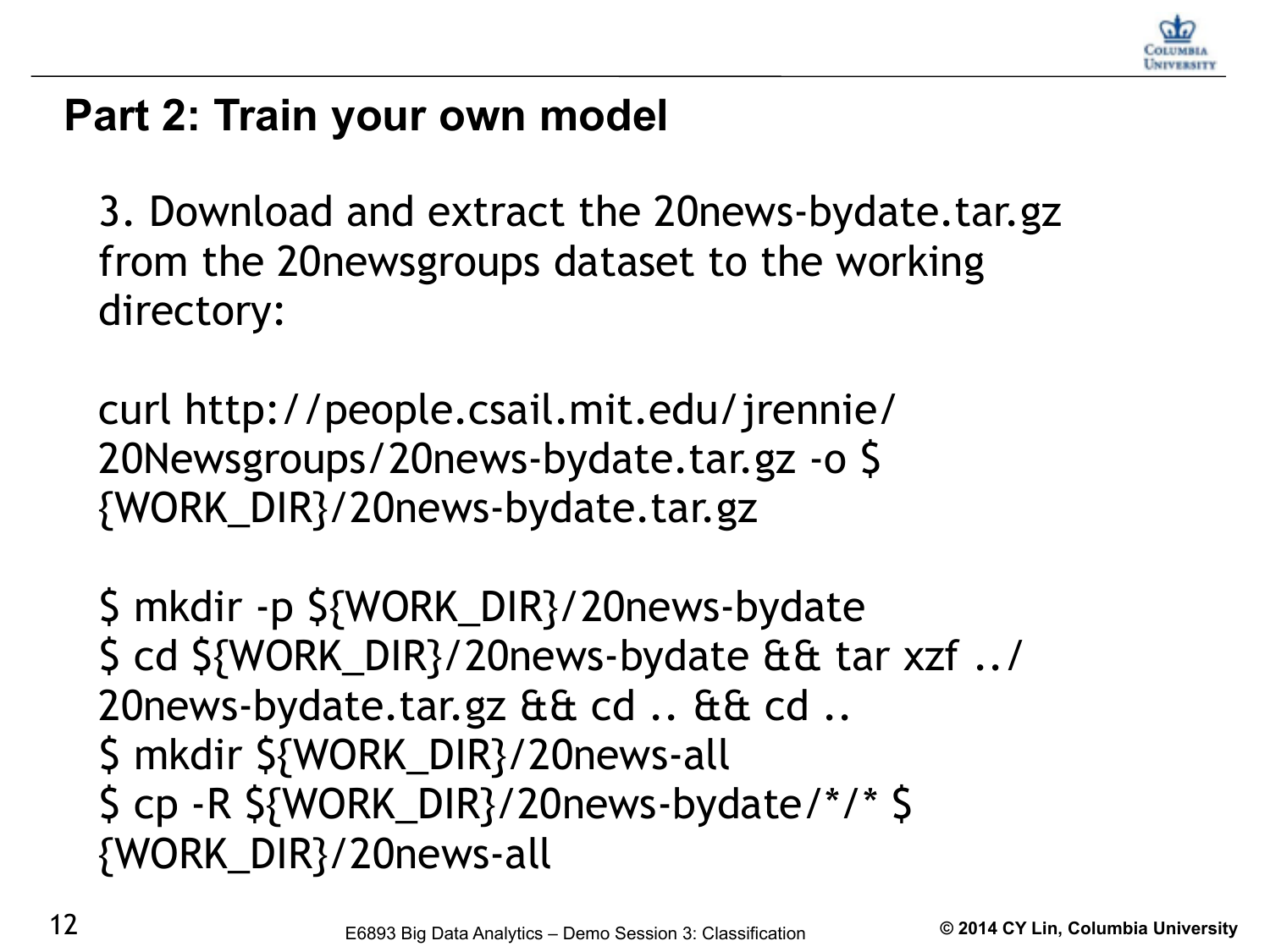

4. Convert the full 20 newsgroups dataset into a < Text, Text > : SequenceFile is a hadoop class which allows us to write arbitary (key, value) pairs into it

Important Hint here: Please use the full path of mahout!!

/Users/Rich/Documents/Courses/Fall2014/BigData/ mahout-distribution-0.9/mahout-trunk/bin/mahout seqdirectory -i \${WORK\_DIR}/20news-all -o \$ {WORK\_DIR}/20news-seq -ow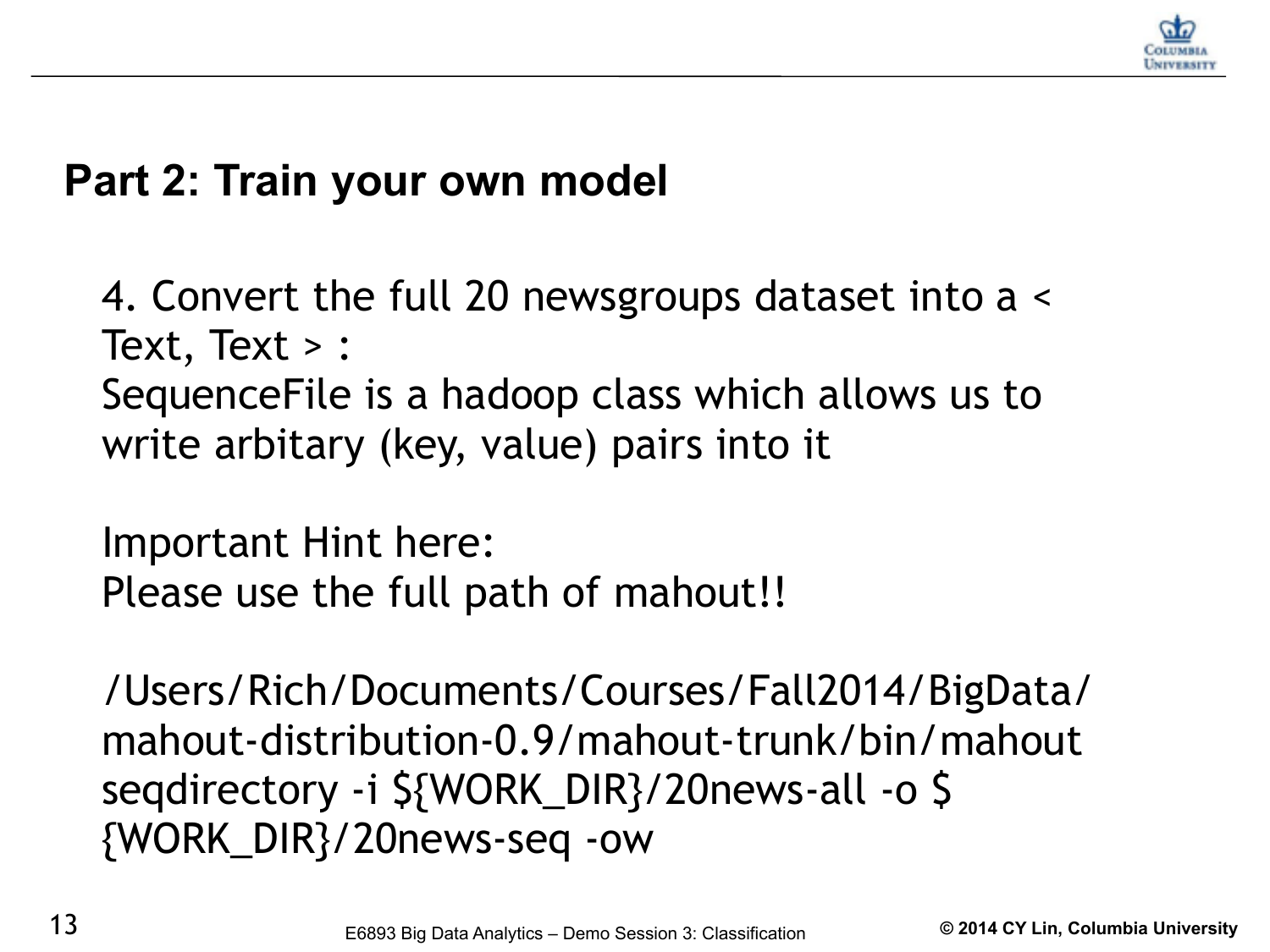

5. Convert and preprocesses the dataset into a < Text, VectorWritable > SequenceFile containing term frequencies for each document:

/Users/Rich/Documents/Courses/Fall2014/BigData/ mahout-distribution-0.9/mahout-trunk/bin/mahout seq2sparse -i \${WORK\_DIR}/20news-seq -o \$ {WORK\_DIR}/20news-vectors -lnorm -nv -wt tfidf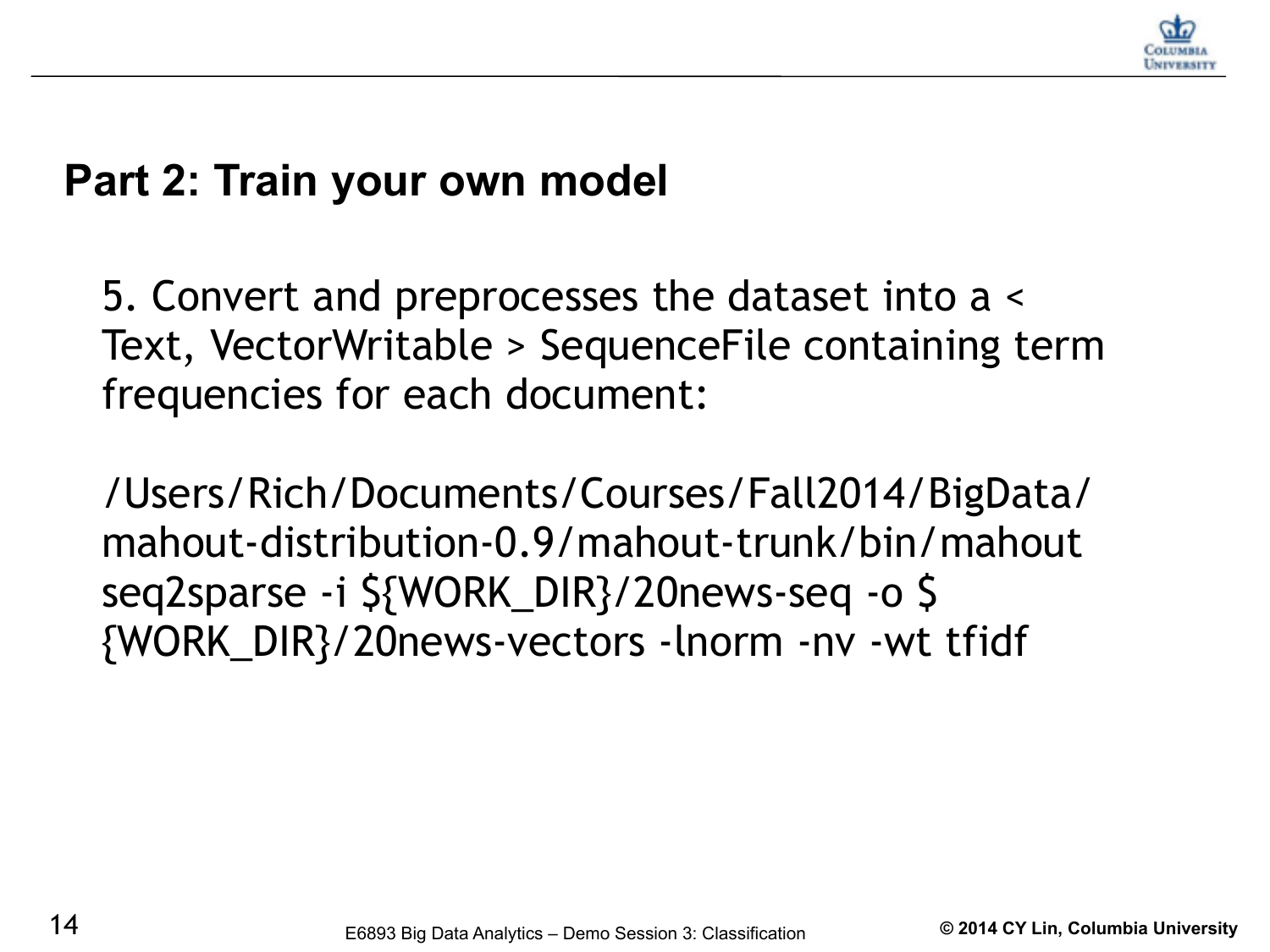

6.Split the preprocessed dataset into training and testing sets:

/Users/Rich/Documents/Courses/Fall2014/BigData/ mahout-distribution-0.9/mahout-trunk/bin/mahout split -i \${WORK\_DIR}/20news-vectors/tfidf-vectors - trainingOutput \${WORK\_DIR}/20news-train-vectors - testOutput \${WORK\_DIR}/20news-test-vectors - randomSelectionPct 40 --overwrite --sequenceFiles xm sequential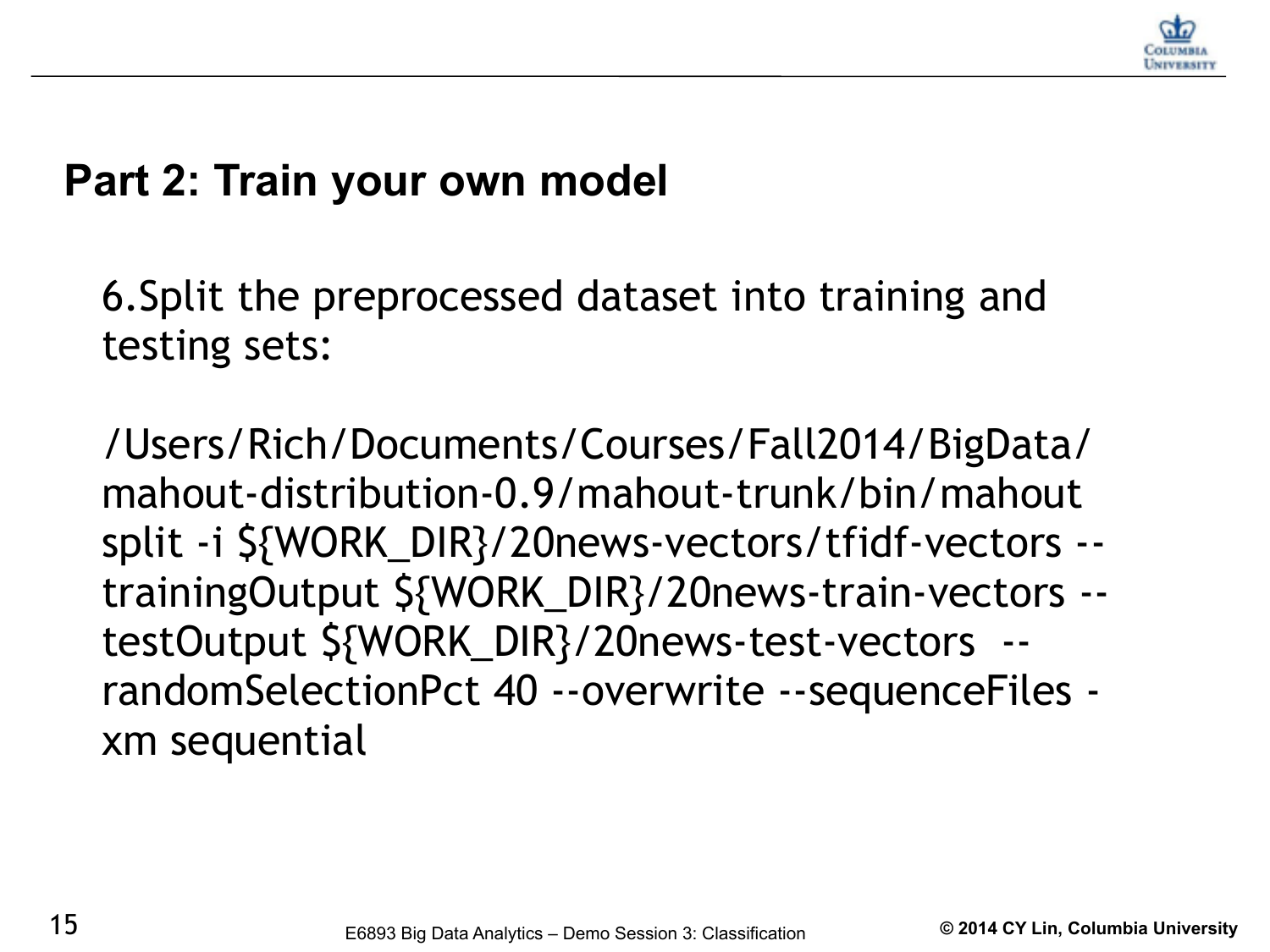

7.Train the classifier:

Important Hint here: abc is the path you store the labelindex. You can change it to other name

/Users/Rich/Documents/Courses/Fall2014/BigData/ mahout-distribution-0.9/mahout-trunk/bin/mahout trainnb -i \${WORK\_DIR}/20news-train-vectors -el -o \${WORK\_DIR}/model -li \${WORK\_DIR}/abc -ow -c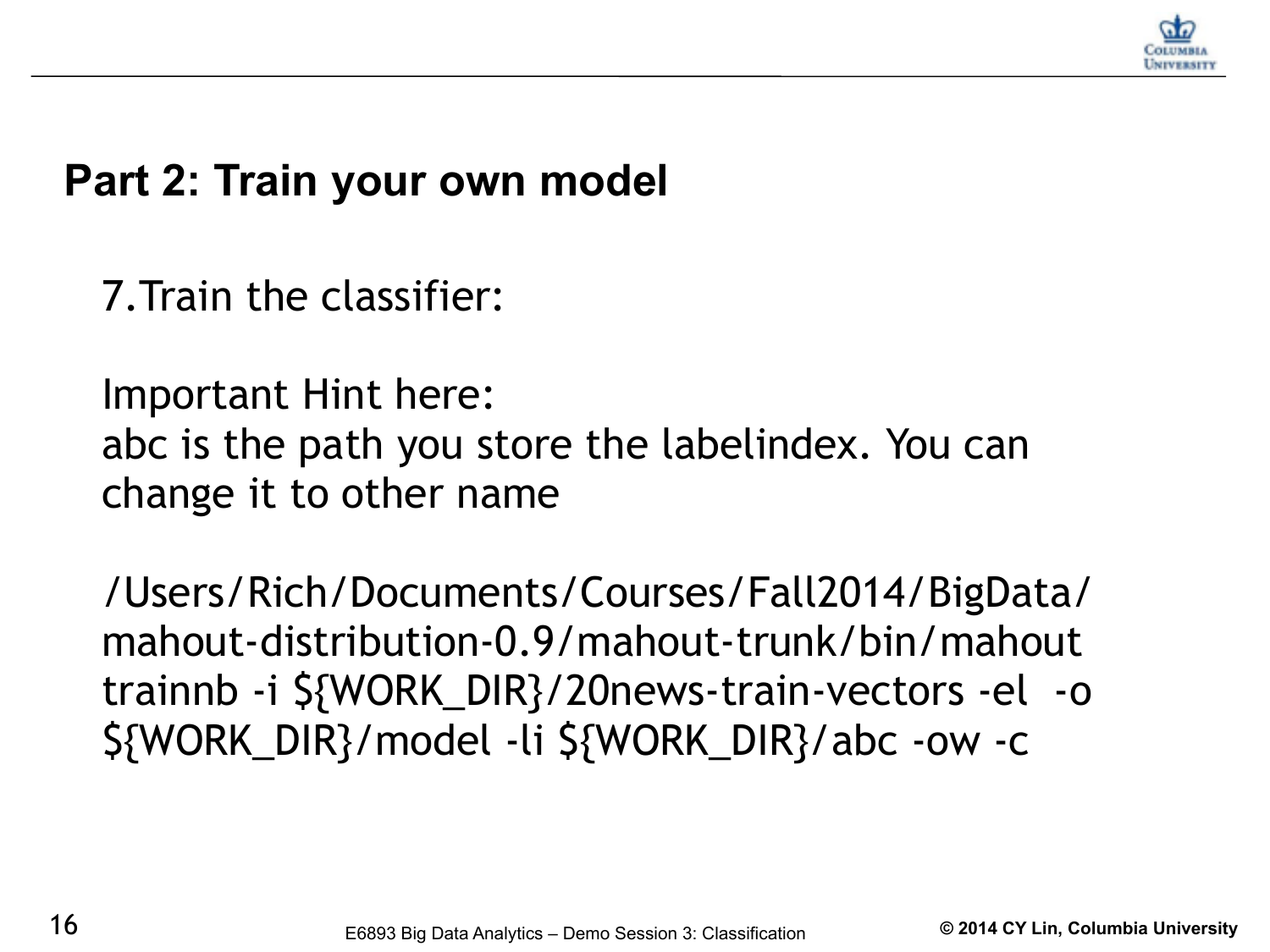

8. Test the classifier:

/Users/Rich/Documents/Courses/Fall2014/BigData/ mahout-distribution-0.9/mahout-trunk/bin/mahout testnb -i \${WORK\_DIR}/20news-test-vectors -m \$ {WORK\_DIR}/model -l \${WORK\_DIR}/abc -ow -o \$ {WORK\_DIR}/20news-testing -c